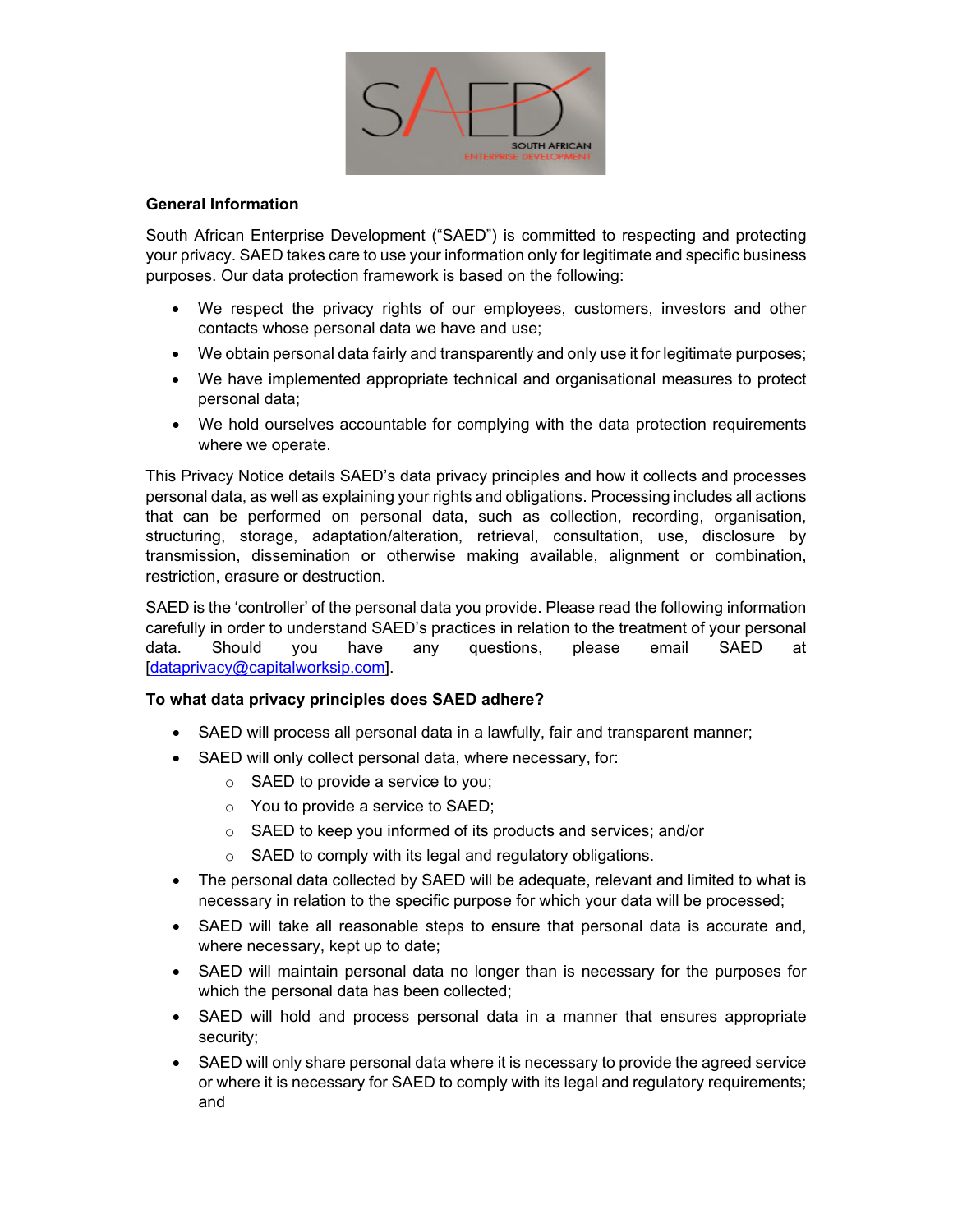

 SAED will only utilise a third-party service provider for the processing of personal data where this is strictly necessary to facilitate our services to you or your service to SAED. In all cases, we will ensure service providers demonstrate compliance or certification to the relevant information security standards ahead of transferring any personal data.

# **What personal data does SAED collect and why?**

In the course of providing products/services to you or vice versa, SAED may collect information that is considered personal data (e.g. name, contact details, address, etc.) We may also collect personal data when you enquire about our business (e.g. using the contact form on our website), correspond with SAED, speak to or meet with SAED representatives or employees, or otherwise interact with SAED.

Once you become a client, vendor or employee of SAED, we will require some personal information in order to verify your identity and have the applicable relationship with you. Some of this data may be required to satisfy legal obligations (e.g. to comply with obligations arising under money laundering regulations), whereas other data may be required in connection with the provision of services to or from you. The data collected will vary depending on the service SAED provides to you or you provide to SAED, but typically includes:

|                                          | <b>Personal Information</b>                                                                                                                                                                                     | <b>Contact Information</b>                                |
|------------------------------------------|-----------------------------------------------------------------------------------------------------------------------------------------------------------------------------------------------------------------|-----------------------------------------------------------|
| <b>Employees</b>                         | Name<br>$\bullet$<br>Date of birth<br>$\bullet$<br>ID/passport number<br>$\bullet$<br>Tax or national insurance number<br><b>Banking details</b><br>٠<br>Qualifications<br>$\bullet$<br>Other relevant KYC data | Home address<br>Telephone number<br>Email address         |
| Customers/<br>Clients/<br><b>Vendors</b> | Name<br>Position<br>٠<br>Company<br>٠<br><b>Banking details</b><br>٠<br><b>Relevant KYC documentation</b>                                                                                                       | Company address<br>٠<br>Telephone number<br>Email address |

In the case of employees, it may be necessary for SAED to collect special personal information or children's data (e.g. for the purposes of family medical cover). This data will only be collected and processed if the conditions within the relevant data protection legislation can be satisfied and there is a specific purpose/legitimate interest to collect the data.

SAED shall always obtain any required data directly from you, unless it is required by law to obtain the data from another source.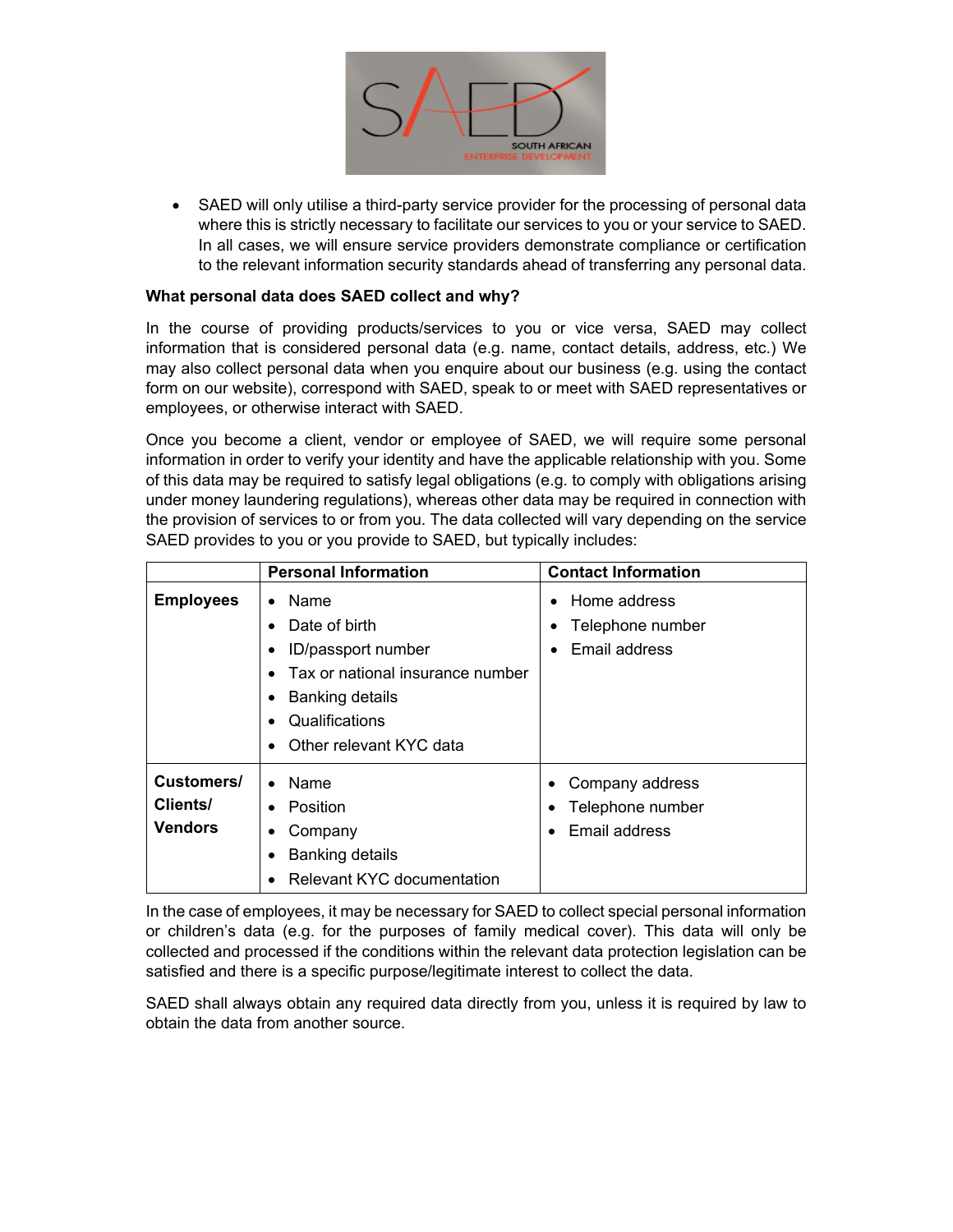

#### **Where does SAED store personal data and how is it secured?**

Most personal data collected by SAED is stored electronically. SAED has comprehensive technical and organisational procedures in place to ensure your personal data is kept safe and secure, with these including:

- Data encryption;
- Firewalls:
- Virus prevention and threat and intrusion detection;
- E-mail filters:
- Multi-factor authentication;
- Automated patch management;
- 24/7 physical protection of facilities where your data is stored (i.e. company offices or Microsoft's data centres);
- Controlled access to any physical onsite data storage facilities; and
- Security procedures across all service operations.

Where personal data is stored in hard copy, it is retained in secure environments where access is restricted based on the 'need to know' principle.

#### **How long does SAED retain personal data?**

SAED is required to maintain its books and records for a prescribed period (typically five years from either the ceasing of a business relationship or, in the case of non-clients, from the making of a record – or alternatively, for seven years, where specifically requested to do so by the relevant regulatory authority). As such, information that falls in scope of either of these requirements is retained in line with the mandated timeframe.

Any information that is outside the scope of this requirement will be retained while relevant and useful and destroyed where this ceases to be the case or where the individual or company specifically requests this.

#### **What is SAED's policy on cross border transfers?**

SAED will only transfer personal data to third countries, if:

- The recipient is subject to a law or binding corporate agreement which provides an adequate level of protection that effectively upholds principles for reasonable processing of the data that are substantially similar to the conditions for lawful processing POPIA;
- The individual consents to the transfer;
- The transfer is necessary for the performance of a contract between the individual and SAED or for the implementation of pre-contractual measures taken in response to the individuals request;
- The transfer is necessary for the conclusion or performance of a contract concluded in the interest of the individual between SAED and a third party;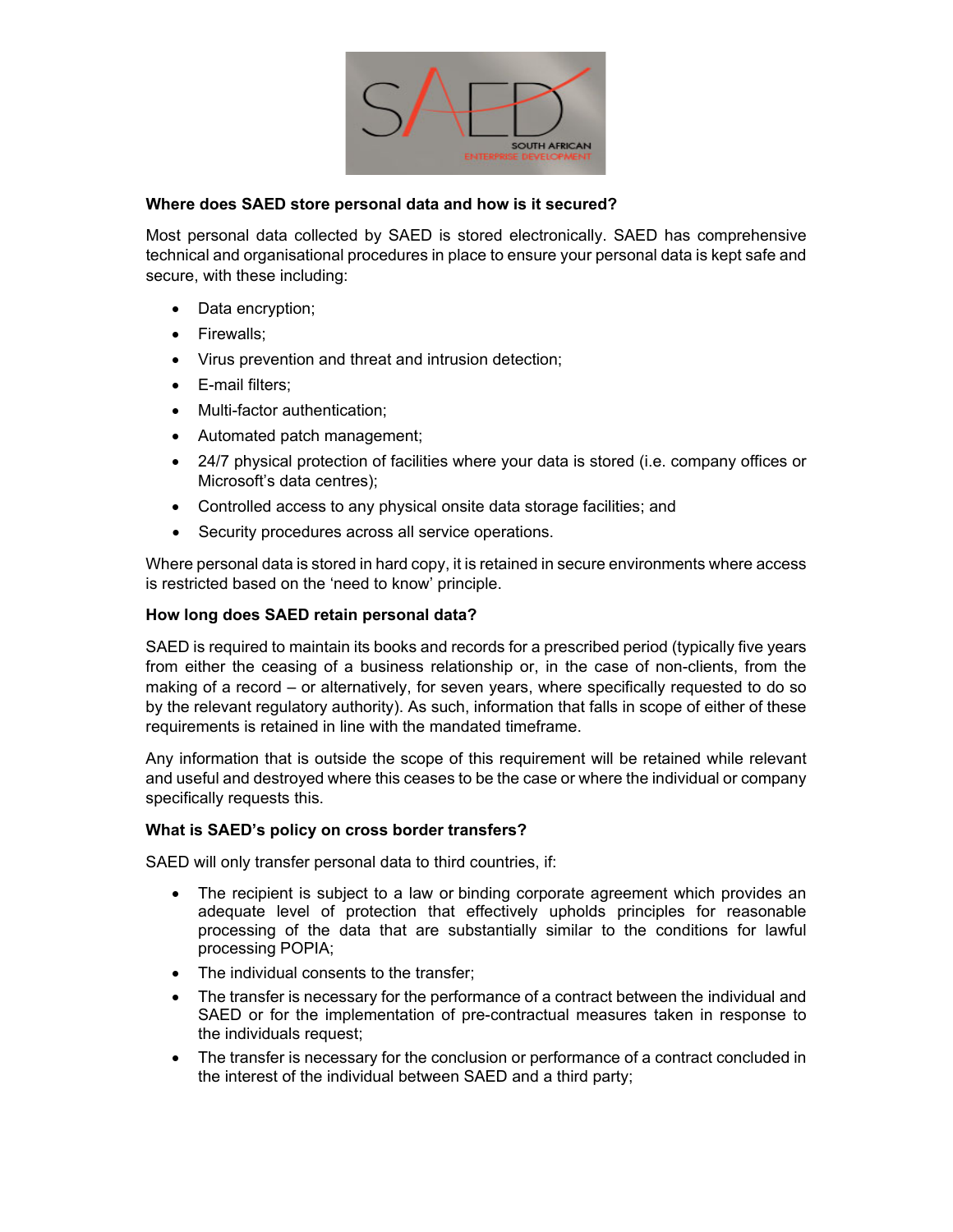

- The transfer is for the benefit of the individual, and it is not reasonably practicable to obtain the consent of the individual, but if it were, the individual would be likely to give it; or
- The transfer is necessary to establish, make or defend a legal claim or for important reasons of public interest.

## **What legal basis does SAED rely on to process personal data?**

We set out below the legal bases that we rely upon in order to process the personal data that we collect from you.

- **Consent**: where you have consented to our use of your information.
- **Contract performance**: where your information is necessary to enter into or perform our contract with you (or to take steps necessary or at your request before entering into such a contract).
- **Legal obligation**: where we need to use your information to comply with our legal and regulatory obligations.
- **Legitimate interests**: where we use your information to achieve a legitimate interest and our reasons for using it outweigh any prejudice to your data protection rights.
- **Legal claims**: where your information is necessary for SAED to defend, prosecute or make a claim against you, SAED or a third party.

Typically, and when reasonably practicable, SAED will reach out to you personally to confirm which legal basis is being relied upon to process your personal data; however, as a general rule the following is applicable:

- **Clients** Information is processed on the basis of *contractual performance* and/or *legitimate interests* (where relevant);
- **Employees**  Information is processed on the basis of *contractual performance*, *legal obligation* and *legitimate interests* (for example, ensuring we recruit the appropriate employee);
- **Service providers** Information is processed on the basis of *contractual performance*; and
- **Database/marketing contacts** Information is processed on the basis of *legitimate interest*.

## **What are your rights?**

Once you have provided your details to SAED, you have certain rights that apply, depending on your relationship with SAED, the information you have shared with SAED and SAED's legal and regulatory obligations.

 You have the right to request a copy of the information that we hold about you. If you would like a copy of some or all of your personal information, please email SAED at dataprivacy@capitalworksip.com. SAED will provide information for straightforward requests to you within one month at no cost to you. If the request is complex or excessive in nature, SAED will be able to extend the deadline by an additional two